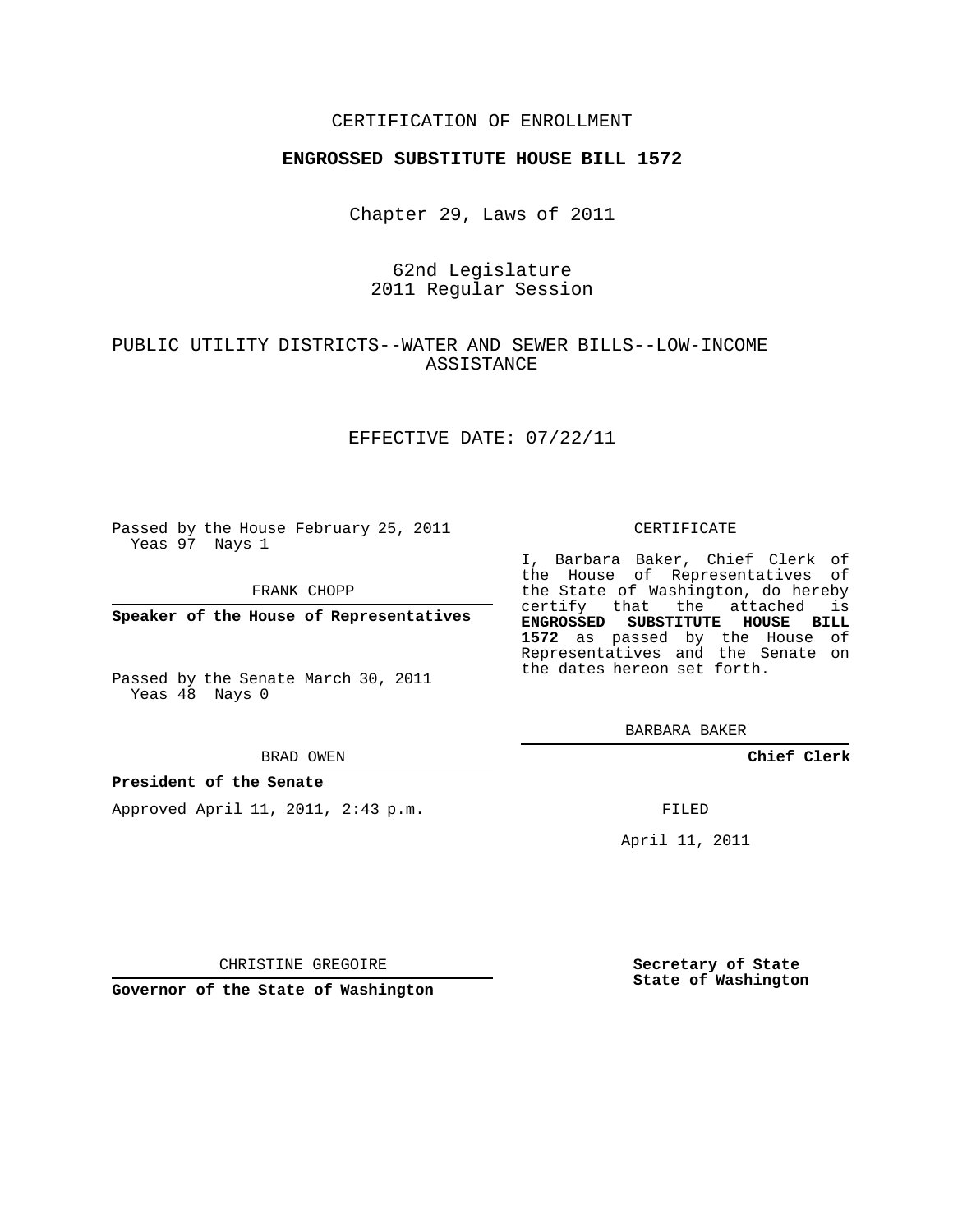# **ENGROSSED SUBSTITUTE HOUSE BILL 1572** \_\_\_\_\_\_\_\_\_\_\_\_\_\_\_\_\_\_\_\_\_\_\_\_\_\_\_\_\_\_\_\_\_\_\_\_\_\_\_\_\_\_\_\_\_

\_\_\_\_\_\_\_\_\_\_\_\_\_\_\_\_\_\_\_\_\_\_\_\_\_\_\_\_\_\_\_\_\_\_\_\_\_\_\_\_\_\_\_\_\_

Passed Legislature - 2011 Regular Session

## **State of Washington 62nd Legislature 2011 Regular Session**

**By** House Local Government (originally sponsored by Representatives Pettigrew, Kagi, Reykdal, Haigh, Takko, Kenney, Moscoso, Hasegawa, Moeller, and Frockt)

READ FIRST TIME 02/11/11.

 1 AN ACT Relating to authorizing public utility districts to request 2 voluntary contributions to assist low-income customers with payment of 3 water and sewer bills; and amending RCW 54.52.010.

4 BE IT ENACTED BY THE LEGISLATURE OF THE STATE OF WASHINGTON:

 5 **Sec. 1.** RCW 54.52.010 and 2007 c 132 s 1 are each amended to read 6 as follows:

 7 (1) A public utility district may include along with, or as part 8 of its regular customer billings( $(\tau)$ ) a request for voluntary 9 contributions to assist qualified low-income residential customers of 10 the district in paying their electricity bills. All funds received by 11 the district in response to such requests shall be  $((+1))$  (a) 12 transmitted  $((+a))$   $(i)$  to the grantee of the department of 13 ((community, -trade, - and - economic - development)) commerce which 14 administers federally funded energy assistance programs for the state 15 in the district's service area or  $((+b))$  <u>(ii)</u> to a charitable 16 organization within the district's service area; or  $((+2+))$  (b) 17 retained by the district. All such funds shall be used solely to 18 supplement assistance to low-income residential customers of the 19 district in paying their electricity bills. The grantee, charitable